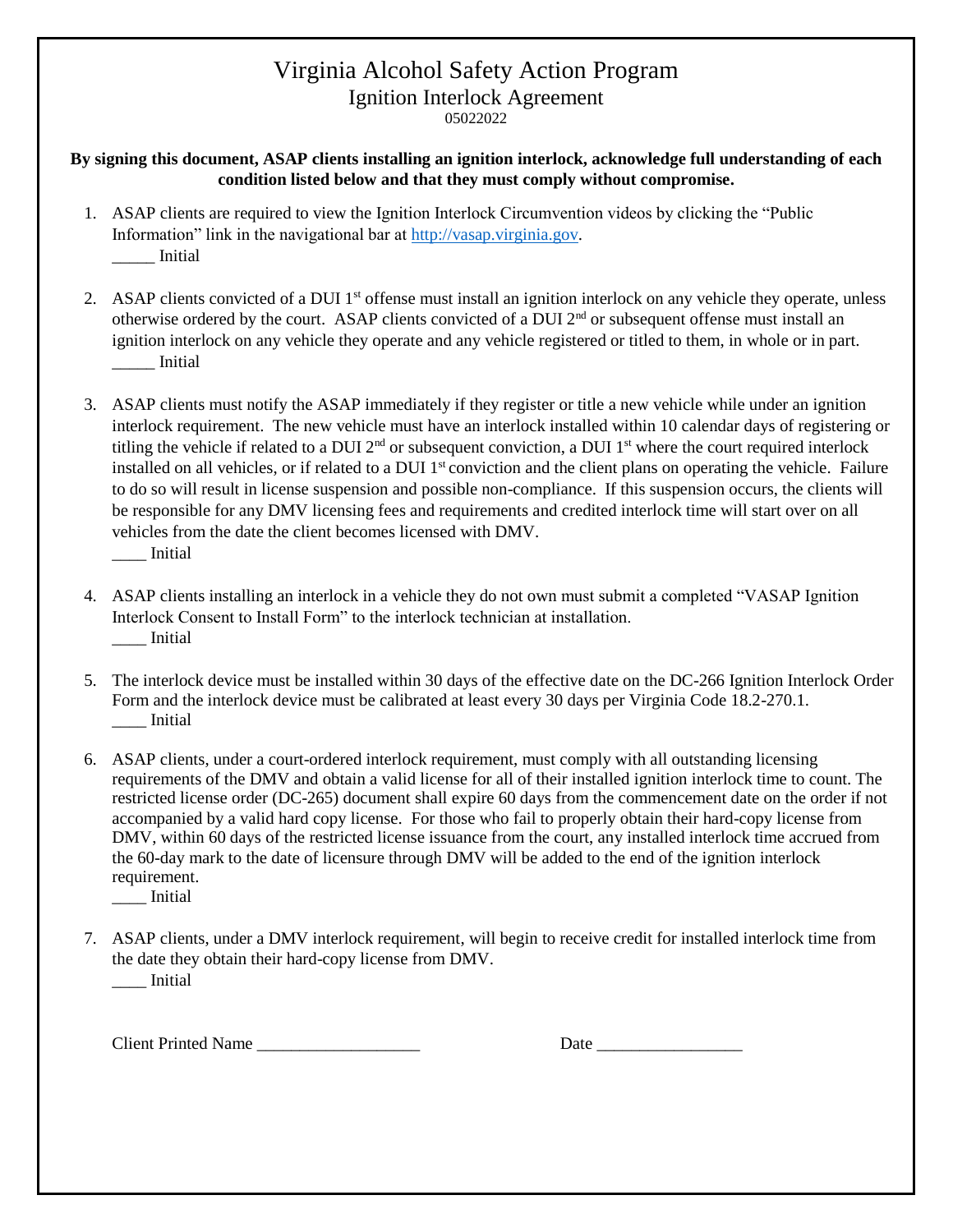## Virginia Alcohol Safety Action Program Ignition Interlock Agreement

05022022

- 8. Breath tests above the fail point, or skipped rolling re-tests, are considered violations. Clients are required to provide a second breath sample within 15 minutes of any failed or skipped test. The 2nd test provides the ASAP with additional information in determining if the failed, or skipped, test was due to consumed alcohol. \_\_\_\_ Initial
- 9. ASAP clients, while in proximity of the ignition interlock, are required to avoid substances which may contain alcohols and avoid using any substances at all, other than water, 15 minutes prior to providing a breath test into the interlock device. In addition, all smoking substances should be avoided while using the ignition interlock in order to prevent potential damage to the fuel cell. \_\_\_\_ Initial
- 10. ASAP clients are solely responsible for all activity on the interlock device unless camera photos prove otherwise. All situations in which the person providing a breath sample on the device is not clearly visible and identifiable in the interlock camera photographs will be considered interlock violations. ASAP clients who permit a 3<sup>rd</sup> party to supply a breath test on the interlock device, in an attempt to start the vehicle for the client, violate Virginia Code 18.2-270.1 and may be charged, along with the 3rd party, with a Class 1 misdemeanor. \_\_\_\_ Initial
- 11. If requested, ASAP clients are required to submit formal documentation from any vehicle maintenance/repair facility, to the ASAP, documenting the type of service performed along with the vehicle's dates and times in and out of the repair facility.

\_\_\_\_ Initial

12. ASAP clients are required to complete their final calibration on or after their interlock compliance date and no interlock device shall be removed without ASAP authorization. Failure to abide by this requirement may result in additional criminal charges.

\_\_\_\_ Initial

- 13. ASAP clients are not permitted to change interlock vendors after device installation unless approved by the Commission on VASAP. \_\_\_\_ Initial
- 14. ASAP clients are required to enroll with the local ASAP in order to begin ASAP interlock monitoring services for a DMV interlock requirement. The ASAP interlock monitoring fee for DMV administrative cases is \$50 per month. The ASAP will not successfully satisfy any interlock requirement with the DMV in which the balance is not paid in full. Clients who have an ASAP balance 60-days or more in arrears are subject to having their interlock monitoring services terminated by the ASAP. \_\_\_\_ Initial
- 15. Pursuant to Va. Code § 17.1-612, ASAP clients who directly, or indirectly, subpoena staff members of the VASAP state office for testimony at any court hearing may be subject to payment of the witness's daily mileage and toll expenses. \_\_\_\_ Initial

Client Printed Name \_\_\_\_\_\_\_\_\_\_\_\_\_\_\_\_\_\_\_\_ Date \_\_\_\_\_\_\_\_\_\_\_\_\_